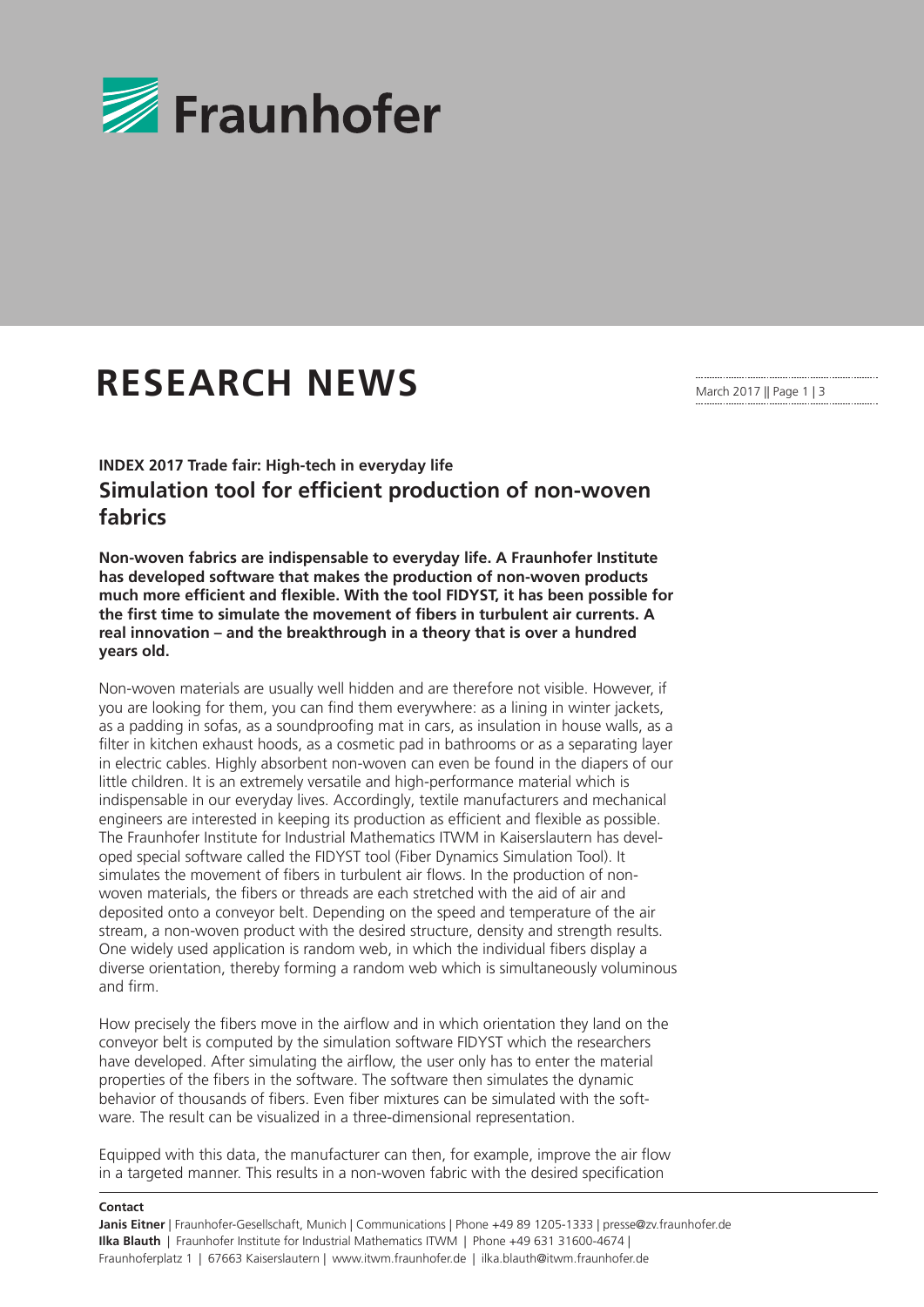

while at the same time reducing energy and raw material consumption. The software simulation can calculate that by changing the configuration of the machine, fewer fibers are needed to produce a non-woven fabric with the desired structure and strength.

The Fraunhofer tool not only benefits the textile manufacturers who want to precisely configure their machines for every desired non-woven product. "Mechanical engineers can also use it to create machines that are as efficient and flexible as possible," explains Dr. Simone Gramsch, FIDYST Project Manager at ITWM.

Despite the complex computing operations, FIDYST does not rely on expensive, highperformance computers or data centers; the tool is content with standard PCs of the upper performance class and runs on both Windows and Linux.

## **Unique feature of Fraunhofer**

After the calculation, the data can be exported in the "EnSight Gold Case" format and then visualized and analyzed. The format is standard in applications that deal with the visualization and analysis of flow dynamics of all kinds, such as in aircraft or automotive engineering, but also in sports or medicine.

Behind FIDYST is a real world premier. For the first time, it has been possible to precisely simulate and predict fiber dynamics in air currents. "The development is the result of several years of research as well as a few doctoral theses. It has been worth it, though; with FIDYST, we have a unique feature," says project manager Simone Gramsch. The ITWM licenses the software to mechanical engineers or textile manufacturers. "If necessary, we also offer FIDYST as a service; then, all the simulations are executed on our computers according to the specifications of the customer," says Gramsch. This is useful when it comes to particularly complex and, therefore, computer-intensive projects.

Mathematics lovers might be interested in the topic for another reason. More than 100 years ago, the French mathematicians Eugène and François Cosserat worked on equations to describe the behavior of elastic materials. The theory of Cosserat-Rods, named after them, ultimately formed the basis for the Fraunhofer researchers.

The Fraunhofer researchers will present a demo of FIDYST at the INDEX non-woven trade fair in Geneva (April 4 - 7, 2017).

**RESEARCH NEWS**  March 2017 || Page 2 | 3